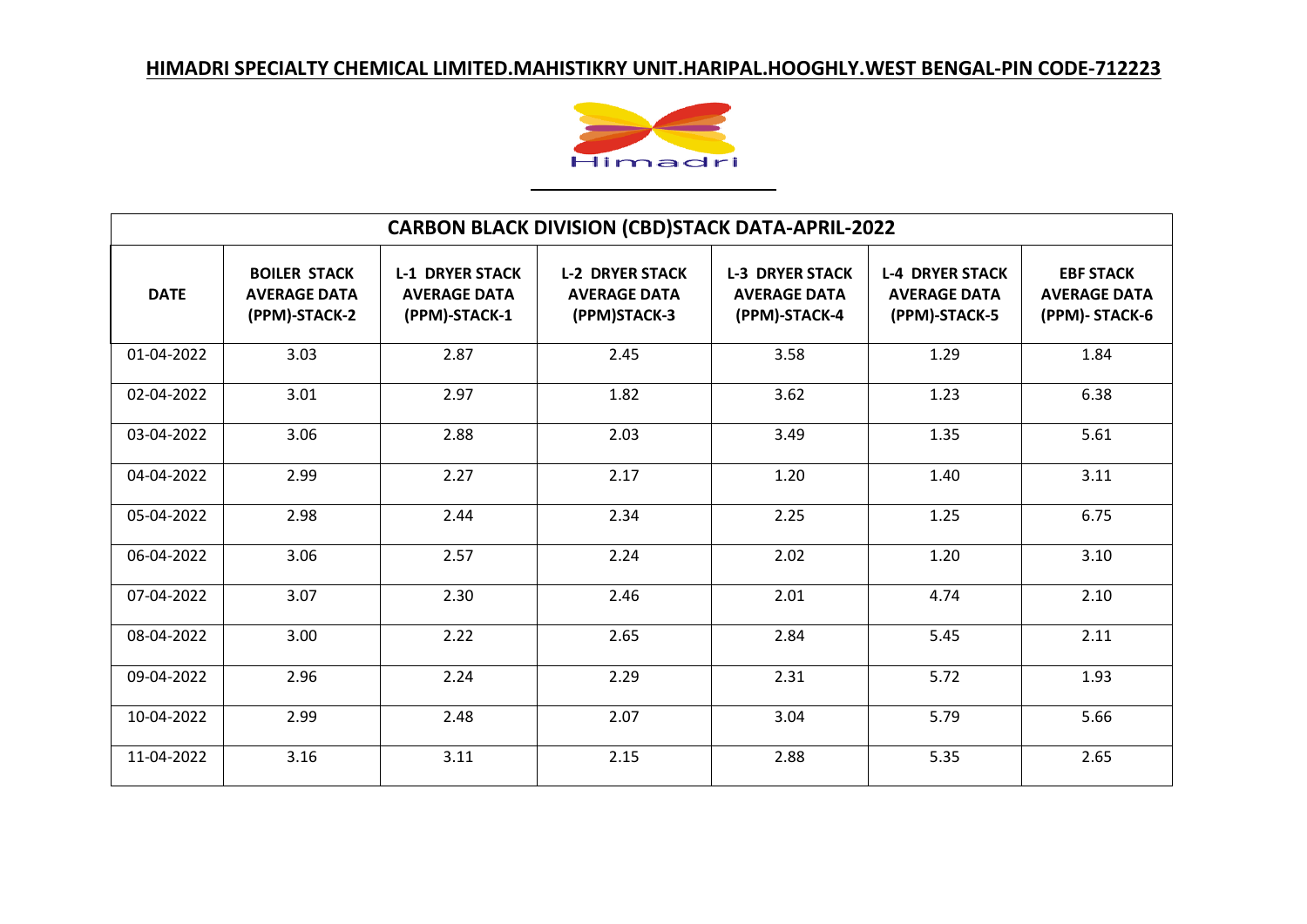

| 12-04-2022 | 2.85 | 2.97 | 2.14 | 2.00 | 6.13 | 2.67 |
|------------|------|------|------|------|------|------|
| 13-04-2022 | 2.87 | 3.28 | 2.07 | 1.06 | 4.50 | 2.85 |
| 14-04-2022 | 3.00 | 3.46 | 2.51 | 1.05 | 3.04 | 1.83 |
| 15-04-2022 | 2.93 | 3.30 | 2.39 | 2.07 | 5.72 | 2.19 |
| 16-04-2022 | 2.96 | 2.91 | 2.80 | 2.02 | 5.78 | 2.83 |
| 17-04-2022 | 3.04 | 3.19 | 2.77 | 2.02 | 5.89 | 2.66 |
| 18-04-2022 | 2.83 | 3.02 | 2.84 | 1.63 | 6.08 | 2.61 |
| 19-12-2.21 | 3.06 | 3.33 | 2.81 | 2.21 | 6.02 | 2.35 |
| 20-04-2022 | 2.83 | 2.99 | 2.43 | 2.09 | 4.67 | 3.72 |
| 21-04-2022 | 2.94 | 3.71 | 2.48 | 3.03 | 4.73 | 2.36 |
| 22-04-2022 | 3.04 | 3.69 | 2.46 | 2.34 | 4.86 | 2.52 |
| 23-04-2022 | 2.97 | 3.56 | 2.58 | 1.03 | 5.35 | 1.99 |
| 24-04-2022 | 2.88 | 3.27 | 2.49 | 3.47 | 4.77 | 2.07 |
| 25-04-2022 | 2.92 | 3.02 | 2.44 | 4.02 | 6.03 | 2.03 |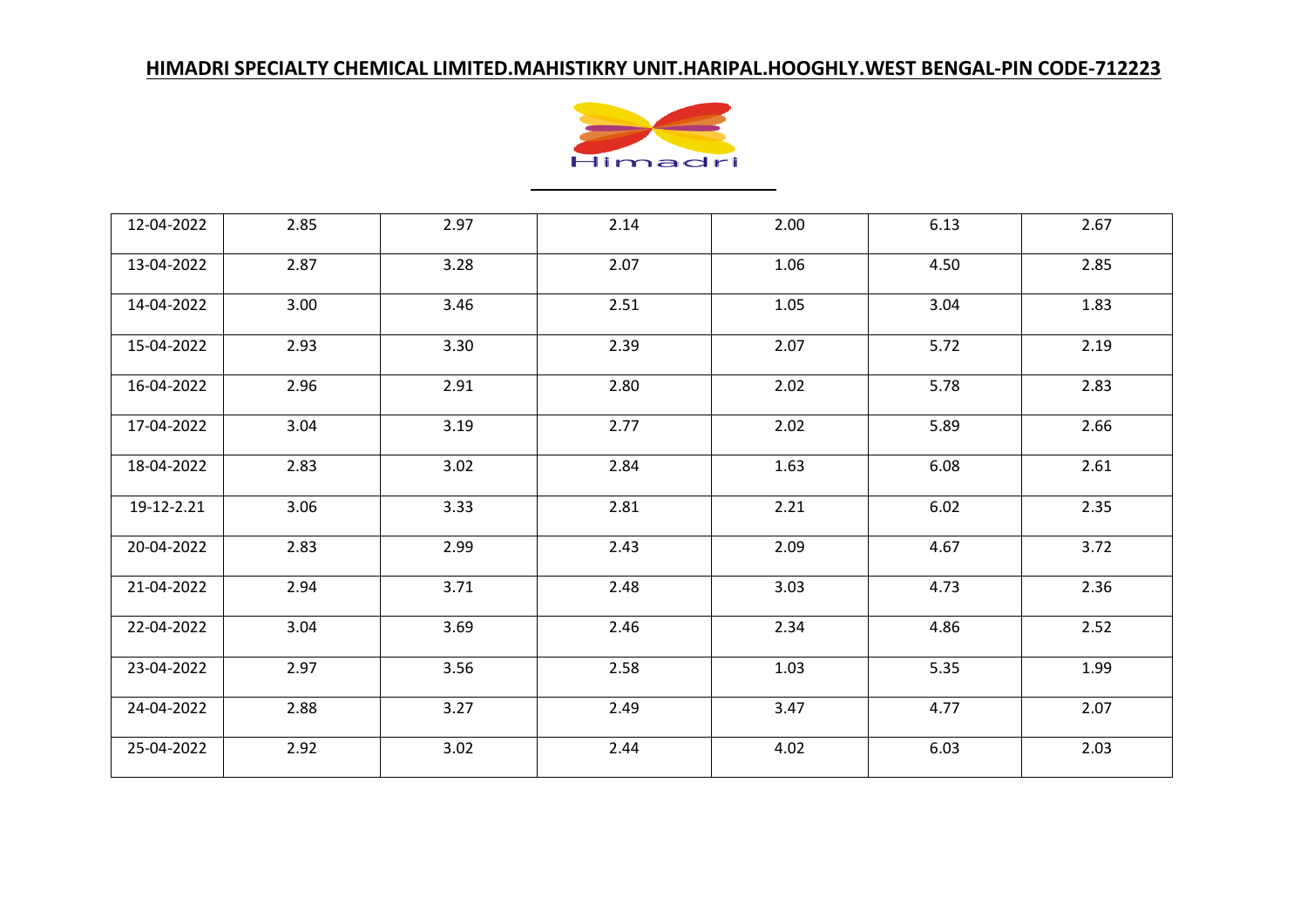

| 26-04-2022 | 2.83 | 2.94 | 2.66 | 3.52 | 7.26 | 2.05 |
|------------|------|------|------|------|------|------|
| 27-04-2022 | 2.71 | 3.29 | 2.56 | 2.20 | 6.58 | 2.86 |
| 28-04-2022 | 2.97 | 2.89 | 2.55 | 2.29 | 5.43 | 3.25 |
| 29-04-2022 | 2.61 | 2.69 | 2.56 | 1.08 | 5.22 | 2.92 |
| 30-04-2022 | 3.05 | 2.89 | 2.44 | 3.09 | 6.63 | 2.97 |
|            |      |      |      |      |      |      |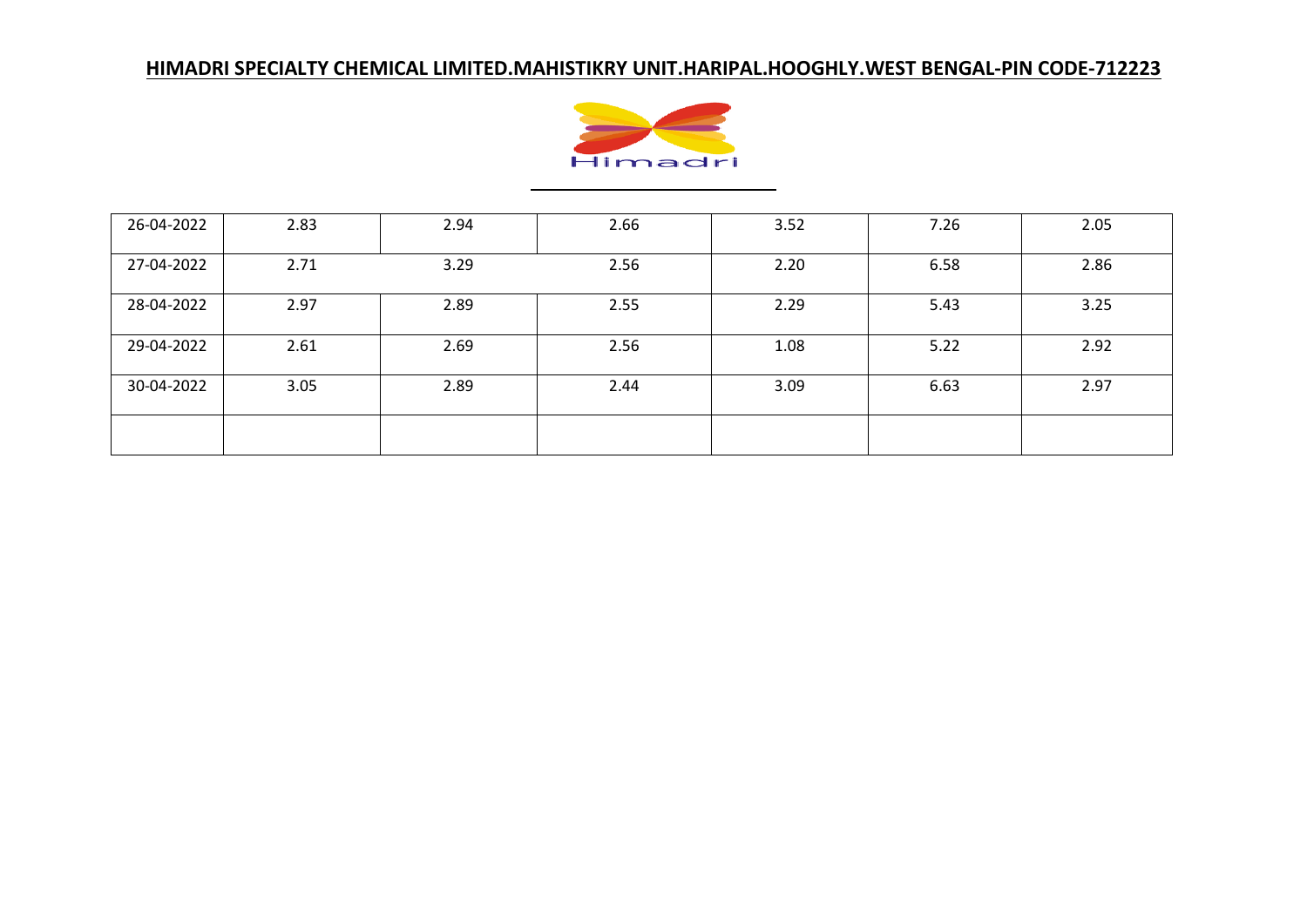

| COAL TAR DIVISION (CTD)-AVG SPM VALUE (mg/m3) MEASURED BY OPACITYMETER -APRIL-2022 |                       |               |                                   |               |                |  |
|------------------------------------------------------------------------------------|-----------------------|---------------|-----------------------------------|---------------|----------------|--|
| <b>Date</b>                                                                        | <b>STACK-S-1(NDU)</b> | STACK-S-2(MS) | <b>STACK-S-3</b>                  | STACK-S-4(CD) | STACK-S-5(BYP) |  |
| 01--04-2022                                                                        | 60.49                 | 41.49         |                                   | 47.05         | 60.37          |  |
| 02--04-2022                                                                        | 62.93                 | 27.30         |                                   | 49.39         | 61.50          |  |
| 03-04-2022                                                                         | 61.70                 | 31.90         |                                   | 53.5          | 64.70          |  |
| 04-04-2022                                                                         | 62.50                 | 34.90         |                                   | 52.00         | 65.40          |  |
| 05.-04-2022                                                                        | 62.80                 | 32.90         |                                   | 53.60         | 66.40          |  |
| 06.-04-2022                                                                        | 62.50                 | 48.91         |                                   | 47.31         | 47.40          |  |
| 07.-04-2022                                                                        | 63.15                 | 29.73         | <b>NOT IN</b><br><b>OPERATION</b> | 47.35         | 48.09          |  |
| 08.-04-2022                                                                        | 63.98                 | 30.43         |                                   | 47.57         | 50.00          |  |
| 09--04-2022                                                                        | 63.57                 | 48.39         |                                   | 47.53         | 49.26          |  |
| 10--04-2022                                                                        | 64.10                 | 35.60         |                                   | 48.10         | 62.20          |  |
| 11--04-2022                                                                        | 62.50                 | 32.90         |                                   | 57.50         | 48.10          |  |
| 12--04-2022                                                                        | 64.50                 | 50.45         |                                   | 47.50         | 49.90          |  |
| 13--04-2022                                                                        | 64.50                 | 35.00         |                                   | 47.48         | 49.83          |  |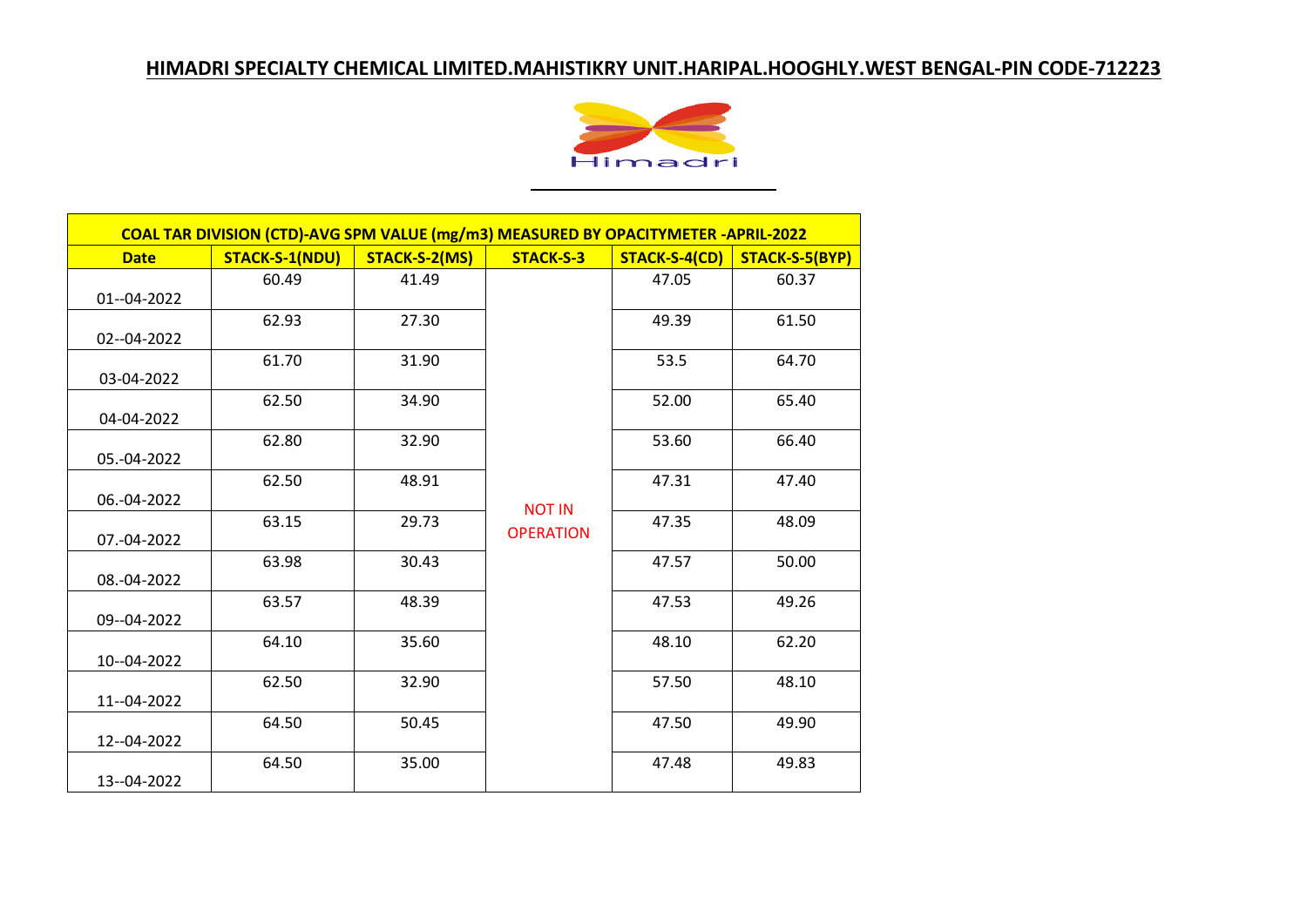

| 14--04-2022 | 64.67 | 57.29 | 47.83 | 50.65 |
|-------------|-------|-------|-------|-------|
| 15--04-2022 | 64.67 | 43.58 | 47.61 | 51.56 |
| 16--04-2022 | 66.20 | 22.30 | 47.40 | 52.30 |
| 17--04-2022 | 66.20 | 21.50 | 47.40 | 50.20 |
| 18--04-2022 | 64.10 | 32.40 | 47.50 | 51.50 |
| 19--04-2022 | 66.40 | 31.40 | 50.35 | 50.70 |
| 20--04-2022 | 68.80 | 27.90 | 47.20 | 50.60 |
| 21--04-2022 | 66.71 | 26.39 | 50.22 | 51.56 |
| 22--04-2022 | 65.36 | 24.48 | 48.09 | 71.27 |
| 23--04-2022 | 65.19 | 25.04 | 47.96 | 70.53 |
| 24--04-2022 | 66.20 | 23.70 | 48.60 | 50.00 |
| 25--04-2022 | 66.00 | 26.40 | 48.00 | 51.50 |
| 26--04-2022 | 66.10 | 28.35 | 47.69 | 62.56 |
| 27--04-2022 | 64.98 | 32.25 | 48.52 | 71.32 |

| 47.83 | 50.65 |
|-------|-------|
| 47.61 | 51.56 |
| 47.40 | 52.30 |
| 47.40 | 50.20 |
| 47.50 | 51.50 |
| 50.35 | 50.70 |
| 47.20 | 50.60 |
| 50.22 | 51.56 |
| 48.09 | 71.27 |
| 47.96 | 70.53 |
| 48.60 | 50.00 |
| 48.00 | 51.50 |
| 47.69 | 62.56 |
| 48.52 | 71.32 |